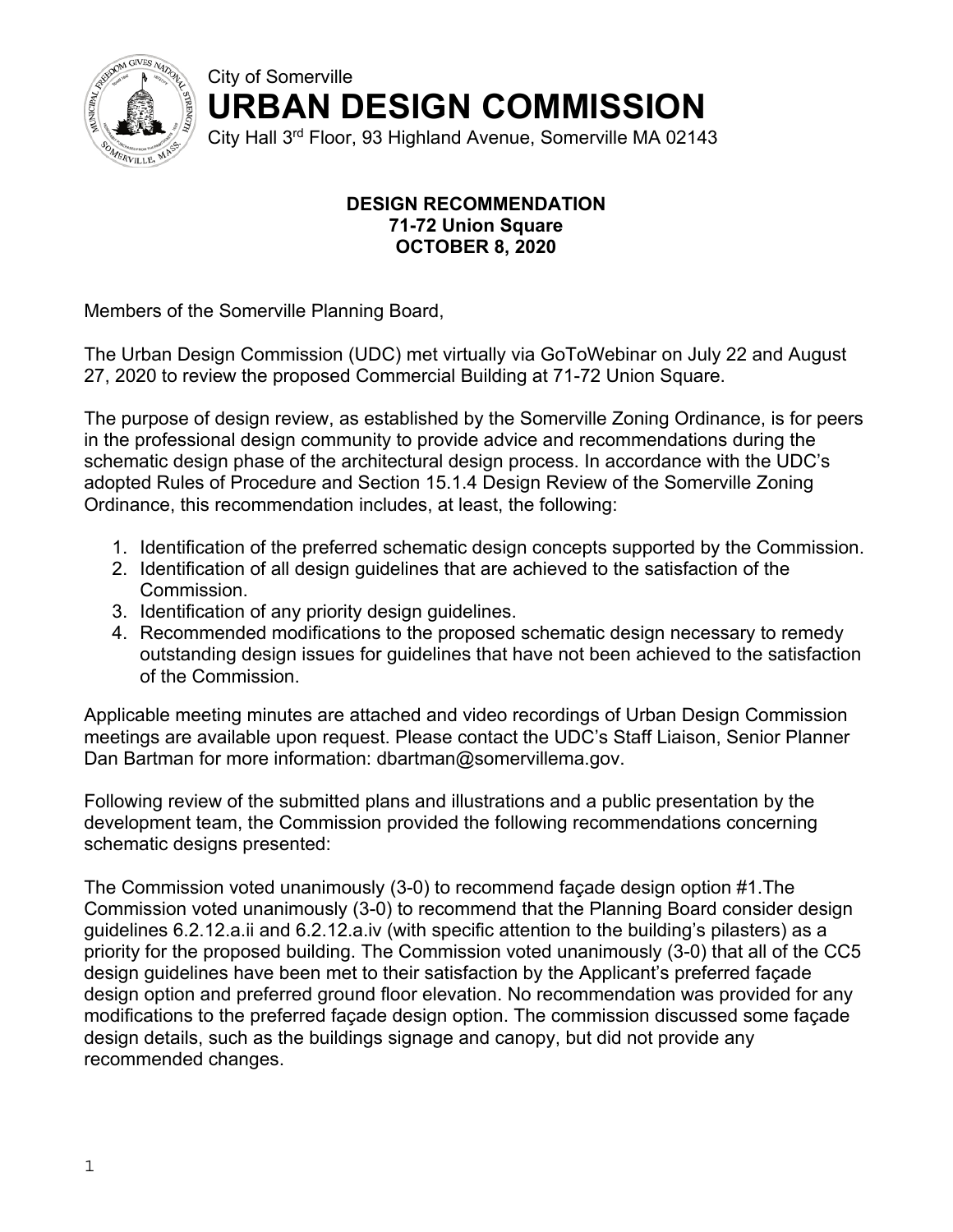

**Option #1** (multiple views)



**EXISTING STREET VIEW** 



PROPOSED DEVELOPMENT VIEW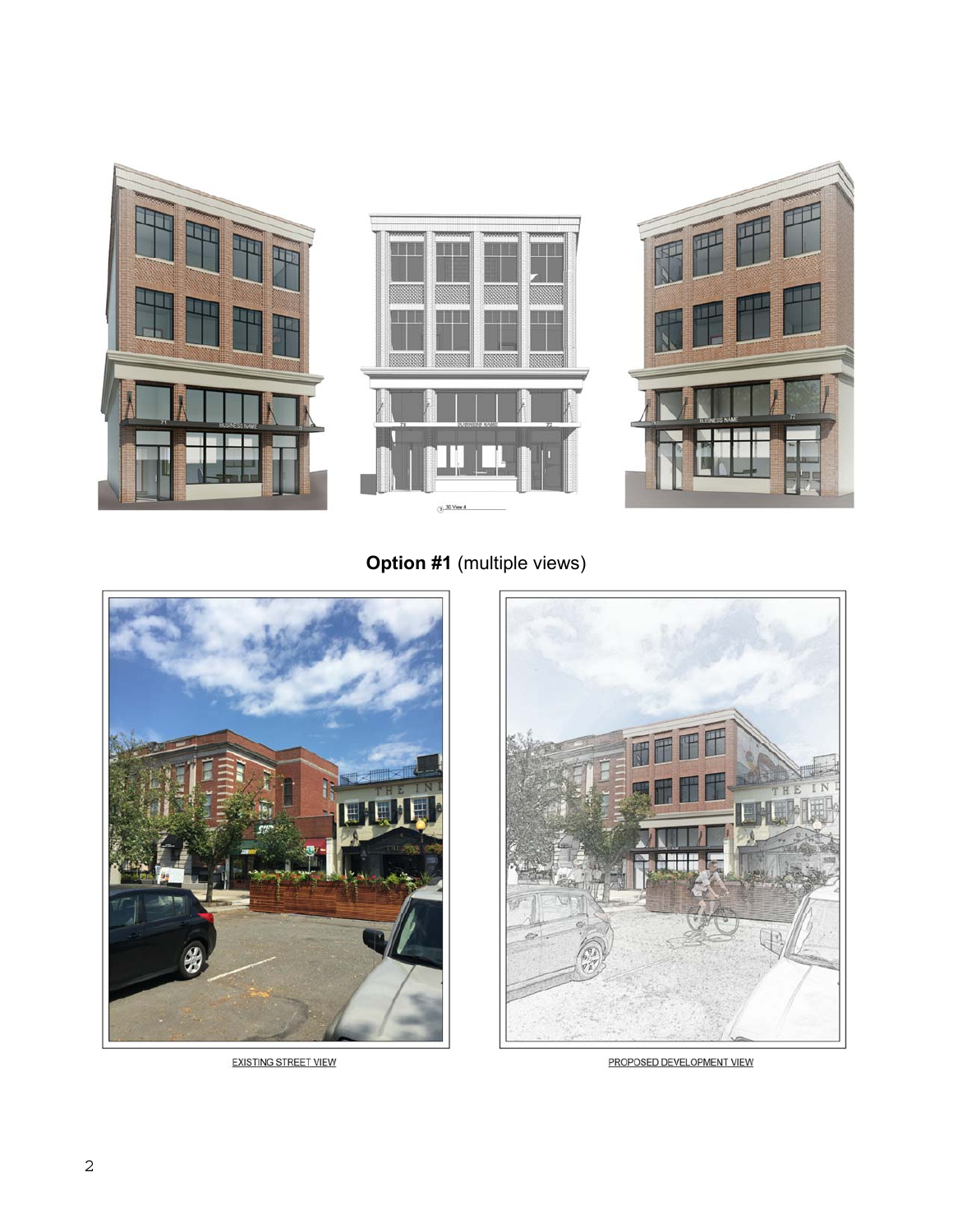## **APPLICABLE DESIGN GUIDELINES:**

| <b>CC4 - COMMERCIAL CORE 5 DISTRICT</b>                                                                                                                                                                                                                                 |                       |                  |                                                                                                                                                                             |  |  |  |
|-------------------------------------------------------------------------------------------------------------------------------------------------------------------------------------------------------------------------------------------------------------------------|-----------------------|------------------|-----------------------------------------------------------------------------------------------------------------------------------------------------------------------------|--|--|--|
| <b>LANGUAGE</b>                                                                                                                                                                                                                                                         | <b>SATISFIED?</b>     | <b>PRIORITY?</b> | <b>NOTES</b>                                                                                                                                                                |  |  |  |
| Facades should be visually<br>divided into a series of<br>architectural bays that are<br>derived, in general, from the<br>building's structural bay<br>spacing.                                                                                                         | <b>YES</b><br>$(3-0)$ |                  |                                                                                                                                                                             |  |  |  |
| Piers, pilasters, or other<br>features defining each<br>architectural bay should<br>either extend all the way<br>to the ground or terminate<br>at any horizontal<br>articulation defining the<br>base of the building.                                                  | <b>YES</b><br>$(3-0)$ | <b>YES</b>       | <b>The Commission</b><br>identified this design<br>guideline as a<br>priority<br>consideration for the<br>further evolution of<br>the façade through<br>design development. |  |  |  |
| Architectural bays should<br>align, in general, with<br>individual or groups of<br>storefronts and lobby<br>entrances.                                                                                                                                                  | <b>YES</b><br>$(3-0)$ |                  |                                                                                                                                                                             |  |  |  |
| Piers, pilasters, or other<br>features defining each<br>architectural bay should<br>always project forward<br>and be uninterrupted by<br>any horizontal<br>articulation, excluding any<br>horizontal articulation<br>used to differentiate the<br>base of the building. | <b>YES</b><br>$(3-0)$ | <b>YES</b>       | <b>The Commission</b><br>identified this design<br>guideline as a<br>priority<br>consideration for the<br>further evolution of<br>the façade through<br>design development. |  |  |  |
| The facade of buildings with<br>five (5) or more stories<br>should be visually divided<br>into, at least, a horizontal<br>tripartite division (a base,<br>middle, and top). The<br>horizontal divisions may not<br>shift up or down across the<br>width of the facade.  | <b>YES</b><br>$(3-0)$ |                  |                                                                                                                                                                             |  |  |  |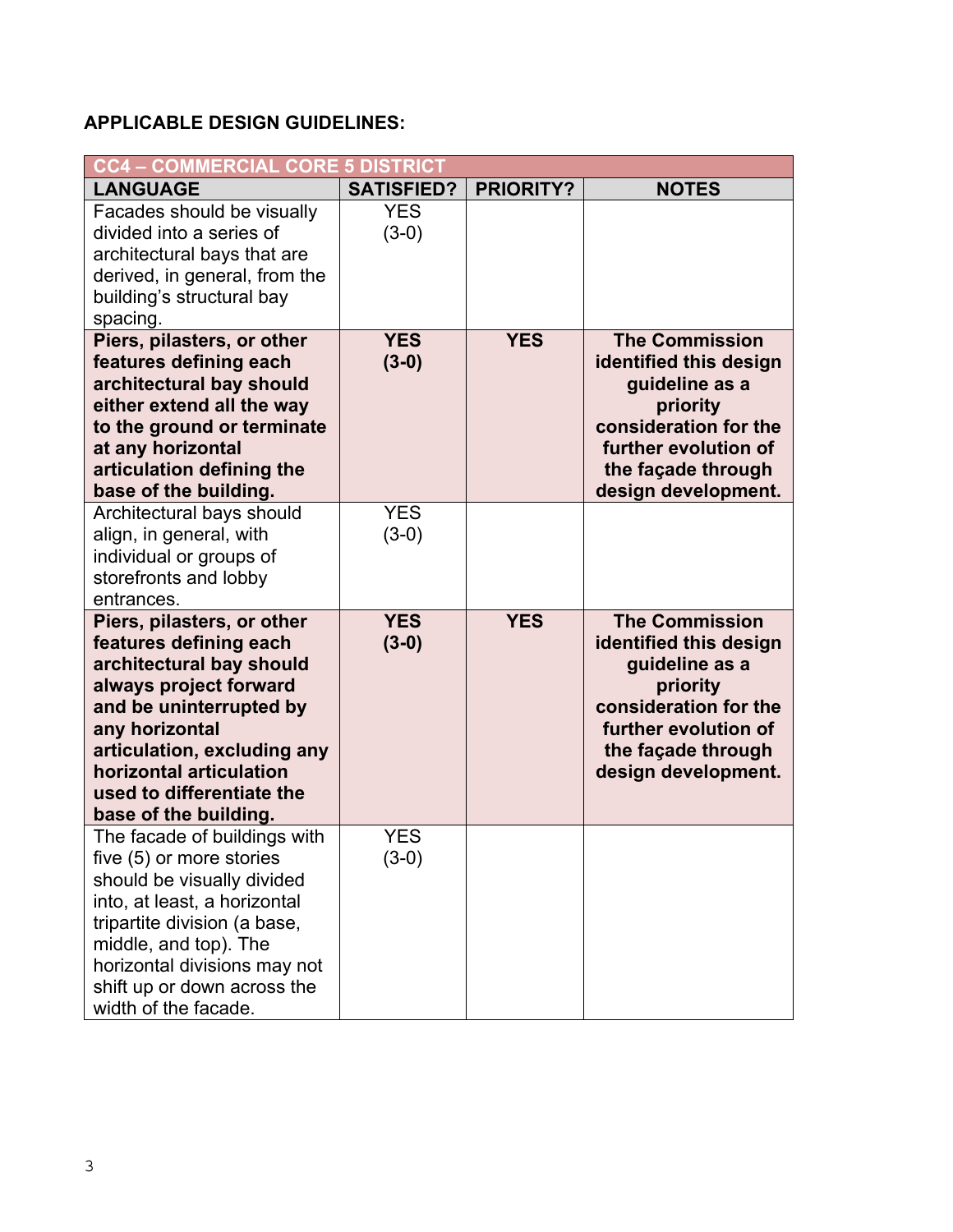| <b>CC4 - COMMERCIAL CORE 5 DISTRICT</b>                                                                                                                                                                                                                  |                       |                  |              |  |  |  |  |
|----------------------------------------------------------------------------------------------------------------------------------------------------------------------------------------------------------------------------------------------------------|-----------------------|------------------|--------------|--|--|--|--|
| <b>LANGUAGE</b>                                                                                                                                                                                                                                          | <b>SATISFIED?</b>     | <b>PRIORITY?</b> | <b>NOTES</b> |  |  |  |  |
| Vents, exhausts, and other<br>utility features on building<br>facades should be<br>architecturally integrated<br>into the design of the<br>building and should be<br>located to minimize adverse<br>effects on pedestrian<br>comfort along sidewalks and | <b>YES</b><br>$(3-0)$ |                  |              |  |  |  |  |
| within open spaces.<br><b>Buildings at terminated</b><br>vistas should be articulated<br>with design features that<br>function as focal points.                                                                                                          | <b>YES</b><br>$(3-0)$ |                  |              |  |  |  |  |
| Fenestration glazing should<br>be inset from the plane of<br>exterior wall surfaces.                                                                                                                                                                     | <b>YES</b><br>$(3-0)$ |                  |              |  |  |  |  |
| Ribbon windows should be<br>avoided.                                                                                                                                                                                                                     | <b>YES</b><br>$(3-0)$ |                  |              |  |  |  |  |
| Monotonous and repetitive<br>storefront or lobby systems,<br>awnings, canopies, sign<br>types, colors, or designs<br>should be avoided.                                                                                                                  | <b>YES</b><br>$(3-0)$ |                  |              |  |  |  |  |
| Storefronts and lobby<br>entrances should include<br>awnings or canopies to<br>provide weather protection<br>for pedestrians and reduce<br>glare for storefront display<br>areas. Awnings should be<br>open-ended and operable.                          | <b>YES</b><br>$(3-0)$ |                  |              |  |  |  |  |
| Lobby entrances for upper<br>story uses should be<br>optimally located, well<br>defined, clearly visible, and<br>separate from the entrance<br>for other ground story uses.                                                                              | <b>YES</b><br>$(3-0)$ |                  |              |  |  |  |  |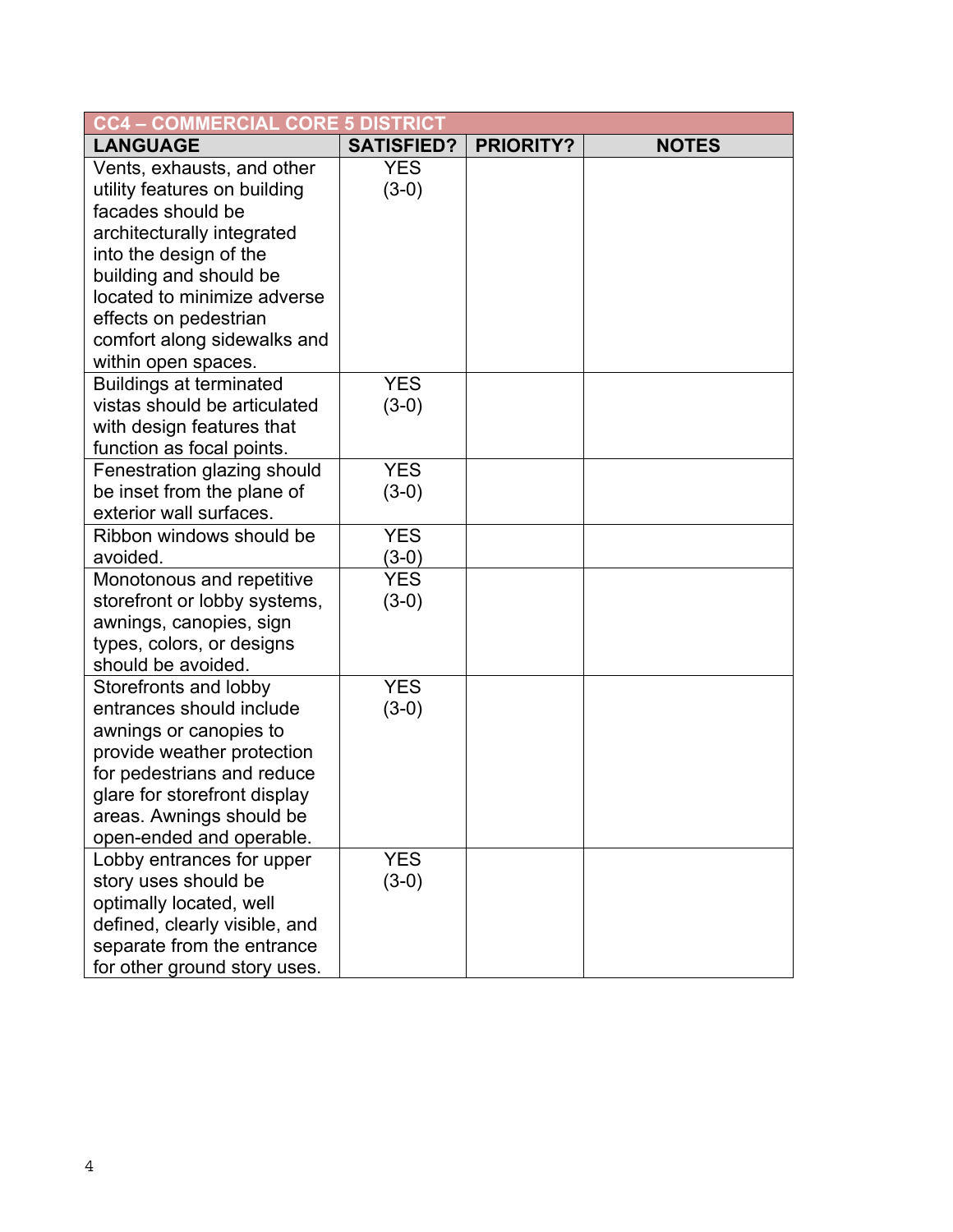| <b>CC4 – COMMERCIAL CORE 5 DISTRICT</b>                                                                                                                                                                                                                                                                                                                                                                                                       |                       |                  |              |
|-----------------------------------------------------------------------------------------------------------------------------------------------------------------------------------------------------------------------------------------------------------------------------------------------------------------------------------------------------------------------------------------------------------------------------------------------|-----------------------|------------------|--------------|
| <b>LANGUAGE</b>                                                                                                                                                                                                                                                                                                                                                                                                                               | <b>SATISFIED?</b>     | <b>PRIORITY?</b> | <b>NOTES</b> |
| Lobbies should be limited in<br>both width and total area to<br>preserve floor space and<br>frontage for other ground<br>story uses. Buildings should<br>use any combination of<br>facade articulation, a<br>double-height ceiling, a<br>distinctive doorway, a<br>change in wall material, a<br>change in paving material<br>within the frontage area, or<br>some other architectural<br>element(s) to make lobbies<br>visual and materially | <b>YES</b><br>$(3-0)$ |                  |              |
| distinctive.<br>The selection of materials,<br>fenestration, and<br>ornamentation should result<br>in a consistent and<br>harmonious composition<br>that appears as a unified<br>whole rather than a<br>collection of unrelated parts.                                                                                                                                                                                                        | <b>YES</b><br>$(3-0)$ |                  |              |
| The type and color of<br>materials should be kept to<br>a minimum, preferably three<br>$(3)$ or fewer.                                                                                                                                                                                                                                                                                                                                        | <b>YES</b><br>$(3-0)$ |                  |              |
| Two (2) or more wall<br>materials should be<br>combined only one above<br>the other, except for bay<br>windows.                                                                                                                                                                                                                                                                                                                               | <b>YES</b><br>$(3-0)$ |                  |              |
| Wall materials appearing<br>heavier in weight should be<br>used below wall materials<br>appearing lighter in weight<br>(wood and metal above<br>brick, and all three above<br>stone)                                                                                                                                                                                                                                                          | <b>YES</b><br>$(3-0)$ |                  |              |
| Horizontal or vertical board<br>siding or shingles,<br>regardless of material,<br>should be avoided.                                                                                                                                                                                                                                                                                                                                          | <b>YES</b><br>$(3-0)$ |                  |              |